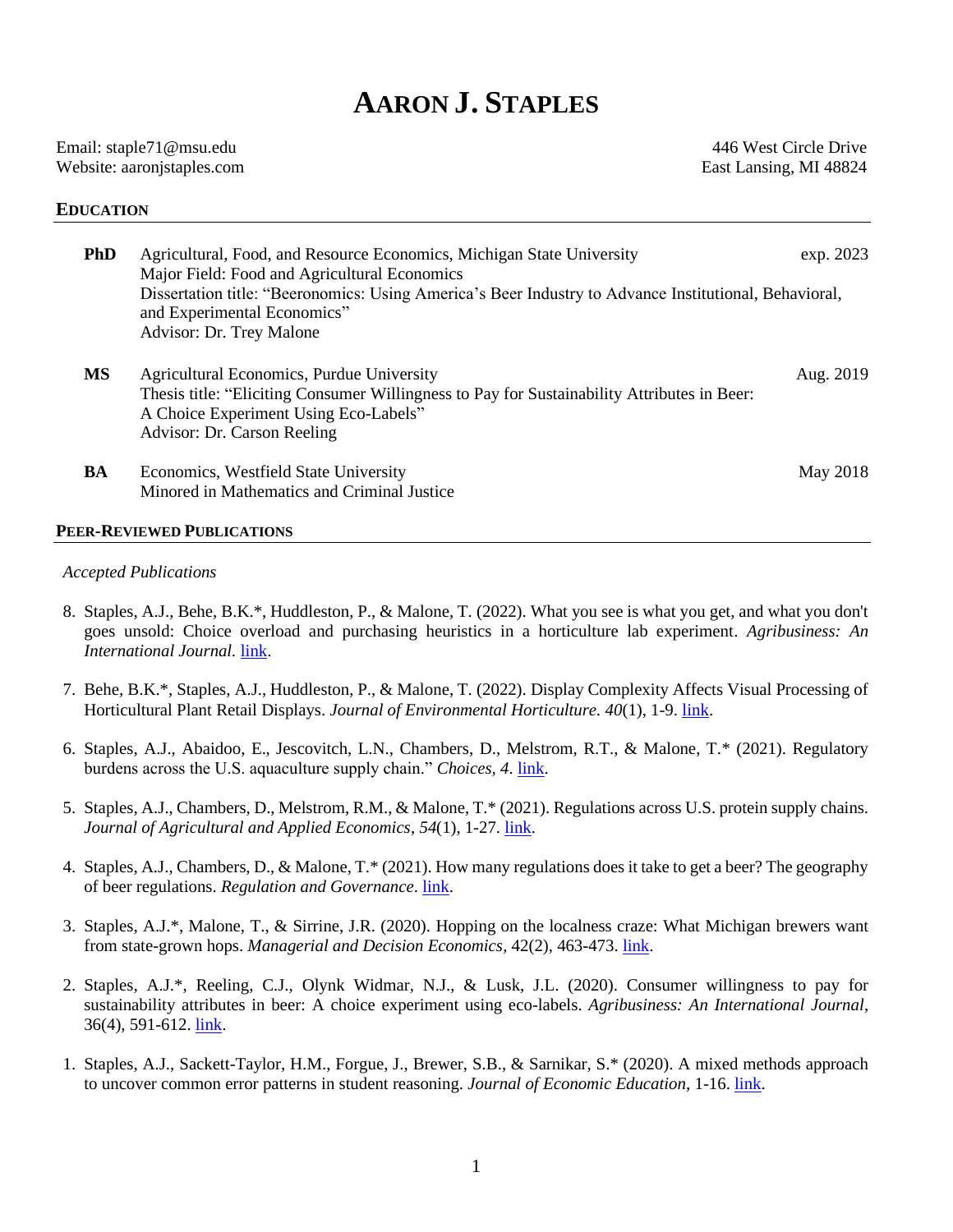# *Papers in Review*

Staples, A.J., Fontanilla-Diaz, C.A., Binzen Fuller, K.\*, & Marshall, M.I. "Can We Foster the Future of Extension Through (Friendly) Competition? The Past, Present, and Future of the Graduate Student Extension Competition." Conditional acceptance at *Applied Economics Teaching Resources Special Issue on Extension Education*.

Staples, A.J.\*, & Krumel, T.P. "The Paycheck Protection Program and small business closures: Evidence from breweries." Under review at: *Small Business Economics.*

Staples, A.J.\*, McFadden, B.R., & Malone, T. "CBD and THC – Who buys it, and what for?" Revise and resubmit at *Journal of Food Distribution Research.* 

Staples, A.J.\*, Sirrine, J.R., Mull, A., Stuhr, S., Adams, A., & Malone, T. "Untapping terroir: Experimental evidence of regional variation in hop flavor profiles." Under review at *Technical Quarterly*.

# *Working Papers*

Staples, A.J.\*, Ellison, B., Caputo, V., & Malone, T. "Implications of halo effects in alcohol markets: An openended choice experiment using beer and hard seltzer."

Note: \* indicates corresponding author

## **RESEARCH EXPERIENCE**

| <b>Research Assistant, Michigan State University, East Lansing, MI</b><br>Advisor: Dr. Trey Malone                             | 2019-present |
|--------------------------------------------------------------------------------------------------------------------------------|--------------|
| <b>Intern, US Department of Agriculture Economic Research Service, Washington, DC</b><br>Project manager: Dr. Thomas Krumel    | Summer 2020  |
| <b>Research Assistant, Michigan State University, East Lansing, MI</b><br>Advisor: Dr. Bridget Behe                            | 2020         |
| <b>Research Assistant, Purdue University, West Lafayette, IN</b><br>Advisor: Dr. Carson Reeling                                | 2018-2019    |
| Research Assistant, Westfield State University, Westfield, MA<br>Advisors: Dr. Supriya Sarnikar and Dr. Hillary Sackett-Taylor | 2016-2018    |

## **RESEARCH GRANTS (\$19,431 RECEIVED)**

Staples, A.J. (PI), Malone, T. "Consumer demand for cannabis-infused beverages and its impact on the economic sustainability of local farms and craft beverage producers" **\$14,431**, North Central Sustainable Agriculture Research and Education Graduate Student Grant (2021).

Staples, A.J. (PI). "Consumer willingness to pay for sustainability attributes in beer: A choice experiment using eco-labels," **\$5,000**, Jim & Neta Hicks Graduate Student Small Grant Program (2019).

#### **HONORS AND AWARDS**

**A. Allan Schmid Fellowship** 2022 Michigan State University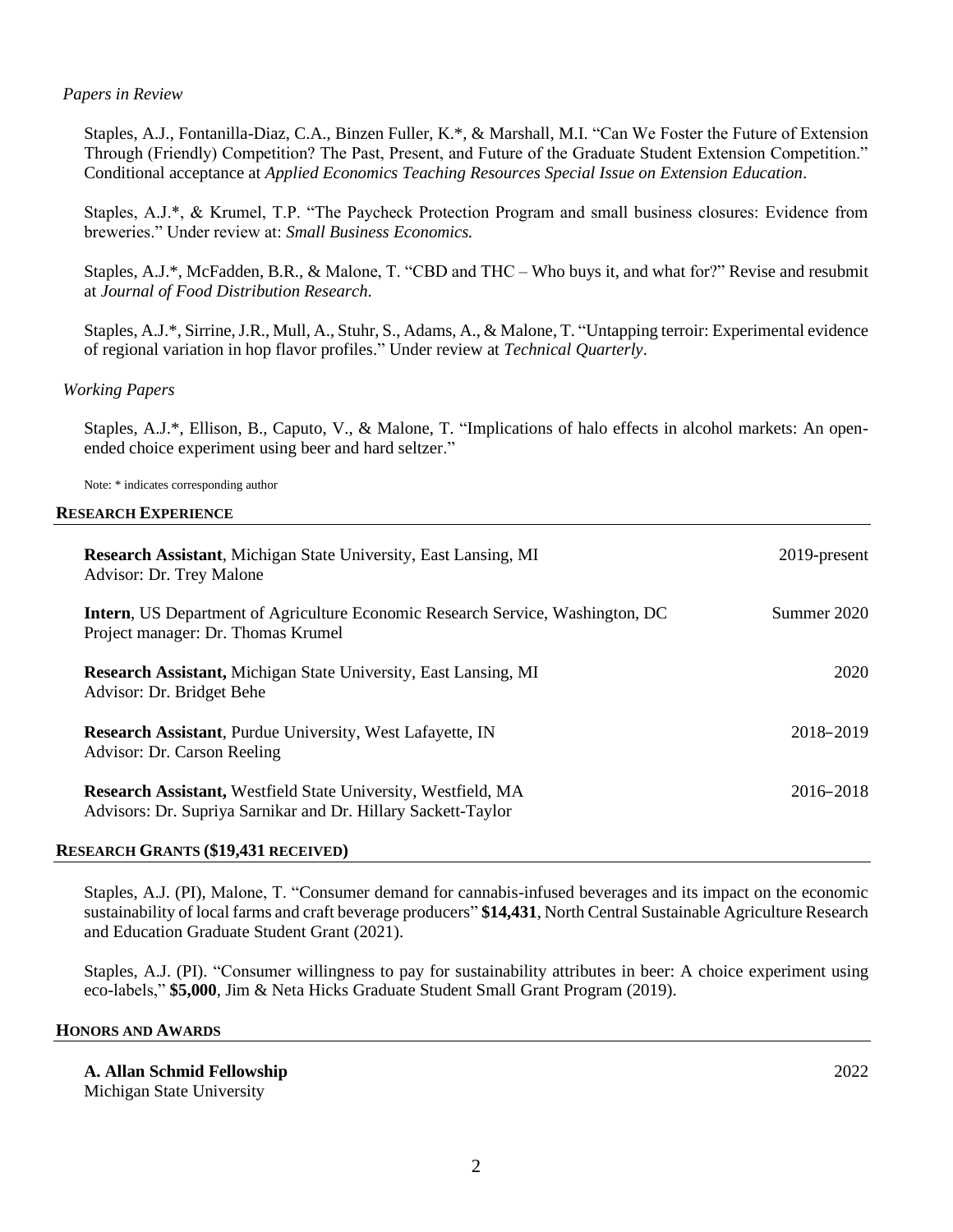| <b>Disciplinary Leadership Fellowship</b><br>Council of Graduate Students at Michigan State University                               | 2022 |
|--------------------------------------------------------------------------------------------------------------------------------------|------|
| <b>Humane Studies Fellowship</b><br>Institute of Humane Studies at George Mason University                                           | 2022 |
| <b>Don Lavoie Fellow</b><br>Mercatus Center at George Mason University                                                               | 2021 |
| Richardson-Applebaum Outstanding MS Thesis on Food Distribution and Marketing<br><b>Food Distribution Research Society</b>           | 2020 |
| <b>Brewing and Enology Economic Research Section Graduate Student Travel Award</b><br>Agricultural and Applied Economics Association | 2020 |
| <b>Academic Excellence Award</b><br><b>Westfield State University, Economics</b>                                                     | 2018 |

# **INVITED PRESENTATIONS**

"The Paycheck Protection Program and small business performance: Evidence from craft breweries." *Paper presentation at the 2022 AAEA Annual Conference*. Anaheim, CA. August 1, 2022 (forthcoming).

"Implications of halo effects in alcohol markets: An open-ended choice experiment using beer and hard seltzer." *Poster presentation at the 2022 AAEA Annual Conference*. Anaheim, CA. August 1, 2022 (forthcoming).

"Alcohol and cannabis: Complements, substitutes, or both?" *Paper presentation at the 2022 AAEA Annual Conference*. Anaheim, CA. August 1, 2022 (forthcoming).

"Implications of halo effects in alcohol markets: An open-ended choice experiment using beer and hard seltzer." *Paper presentation at Beeronomics*. Dublin, Ireland. June 20, 2022 (forthcoming).

"Navigating the hop supply chain and Michigan's role." *Panelist for Michigan Great Beer State Conference & Trade Show.* Traverse City, MI. January 14, 2022.

"Regulatory restrictions across U.S. protein supply chains." *Paper presentation at Michigan State University's Department of Agricultural, Food, and Resource Economics Brown Bag Seminar Series.* East Lansing, MI. December 8, 2021.

"The Paycheck Protection Program and small business closures: Evidence from breweries." *Paper presentation at the Brewing and Enology Economic Research Section's Data Resources Webinar*. November 17, 2021.

"Untapping terroir: Experimental evidence of regional variation in hop flavor profiles." *Paper presentation at the Master Brewers Association of the Americas Annual Conference.* Cleveland, Ohio, October 29, 2021.

"Establishing and expanding the Michigan beer value chain: Pairing localness with terroir" *Webinar extension presentation at the Pennsylvania State University Craft Beverage Research Network Webinar Series.* June 15, 2021.

"Social Media and #AgEconTwitter." *Panelist for Michigan State University's Department of Agricultural, Food, and Resource Economics Brown Bag Seminar on Social Media Engagement*. January 26, 2021.

"Untapping terroir: Experimental evidence of regional variation in hop flavor profiles." *Virtual poster presentation at the 2021 American Hop Convention/Hop Research Council Winter Virtual Meeting*. January 20, 2021.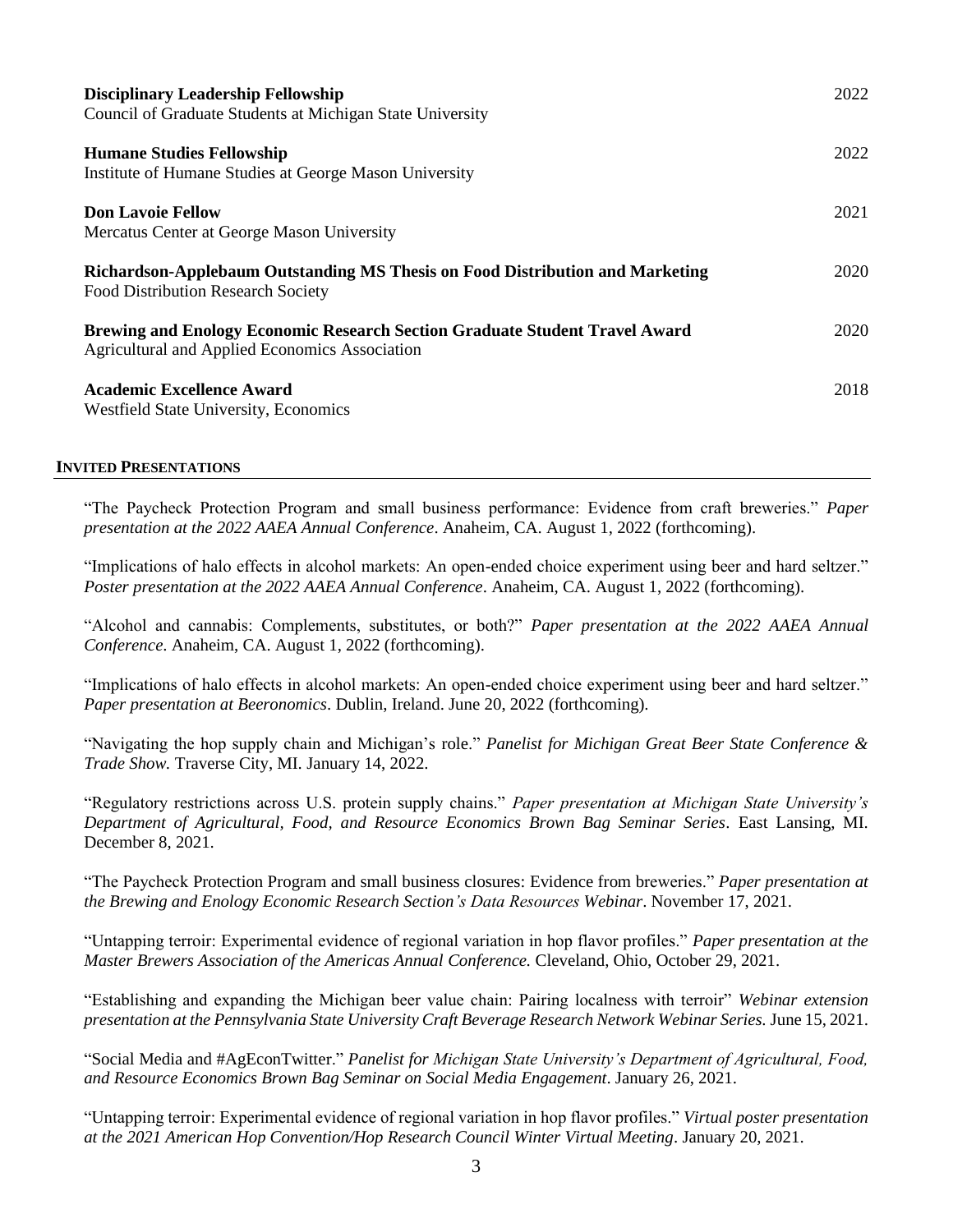"Untapping terroir: Experimental evidence of regional variation in hop flavor profiles." *Virtual paper presentation at the Food Distribution Research Society's Annual Conference.* October 13, 2020.

"Hopping on the localness craze: What Michigan brewers want from state grown hops." *Virtual paper presentation at the 2020 AAEA Annual Conference*. August 5, 2020.

"Sustainability in beer and brewer preference for local hops." *Virtual guest presentation at Artisan Grain Collaborative Brewing and Distilling Working Group*. June 17, 2020.

"Sustainability in beer." *Virtual guest presentation at Westfield State University*. April 29, 2020.

"Hopping on the localness craze: What Michigan brewers want from state-grown hops." *Paper presentation at the 2020 Future of Food and Nutrition Graduate Student Conference*. Boston, MA, April 4, 2020. [Cancelled due to COVID-19.]

"Craft beer trends & marketing strategies: Past, present, & future." *Extension presentation at the Great Lakes Hop & Barley Conference*. Ypsilanti, MI, March 5, 2020.

"Consumer willingness to pay for sustainability attributes in beer: A choice experiment using eco-labels." *Paper presentation at the 12th Annual Graduate Academic Conference*. East Lansing, MI, February 22, 2020.

"Impact of centralization versus decentralization on market performance: A theoretical model accounting for externalities and imperfect information," *Poster presentation at the 2019 AAEA Annual Conference* with Natalie R. Loduca. Atlanta, GA, July 21-23, 2019.

## **OTHER HIGHLIGHTED PUBLICATIONS**

Malone, T. & Staples, A.J. (2021). You Want to Add Something New to Your Christmas Tree Farm. What's Next? *Great Lakes Christmas Tree Journal,* 17(1), 32-35.

Staples, A.J., Reeling, C.J., Olynk Widmar, N.J.O., & Lusk, J.L. (2020). Marketing sustainable beer. *Purdue University Agricultural Economics Policy Brief.* [link.](https://ag.purdue.edu/agecon/Pages/PAEPB-2020_15.aspx)

## **TEACHING EXPERIENCE**

**Instructor,** Decision-making in the agri-food system Spring 2022 Advisor: Dr. Brent Ross

### **PROFESSIONAL SERVICE**

**Chair Elect,** Graduate Student Section 2020 – exp. 2022 Agricultural and Applied Economics Association

### **REVIEWER**

*Agribusiness: An International Journal; Agricultural and Resource Economics Review; Business Strategy and the Environment; Choices; Journal of International Food & Agribusiness Marketing; Trends in Food Science & Technology*